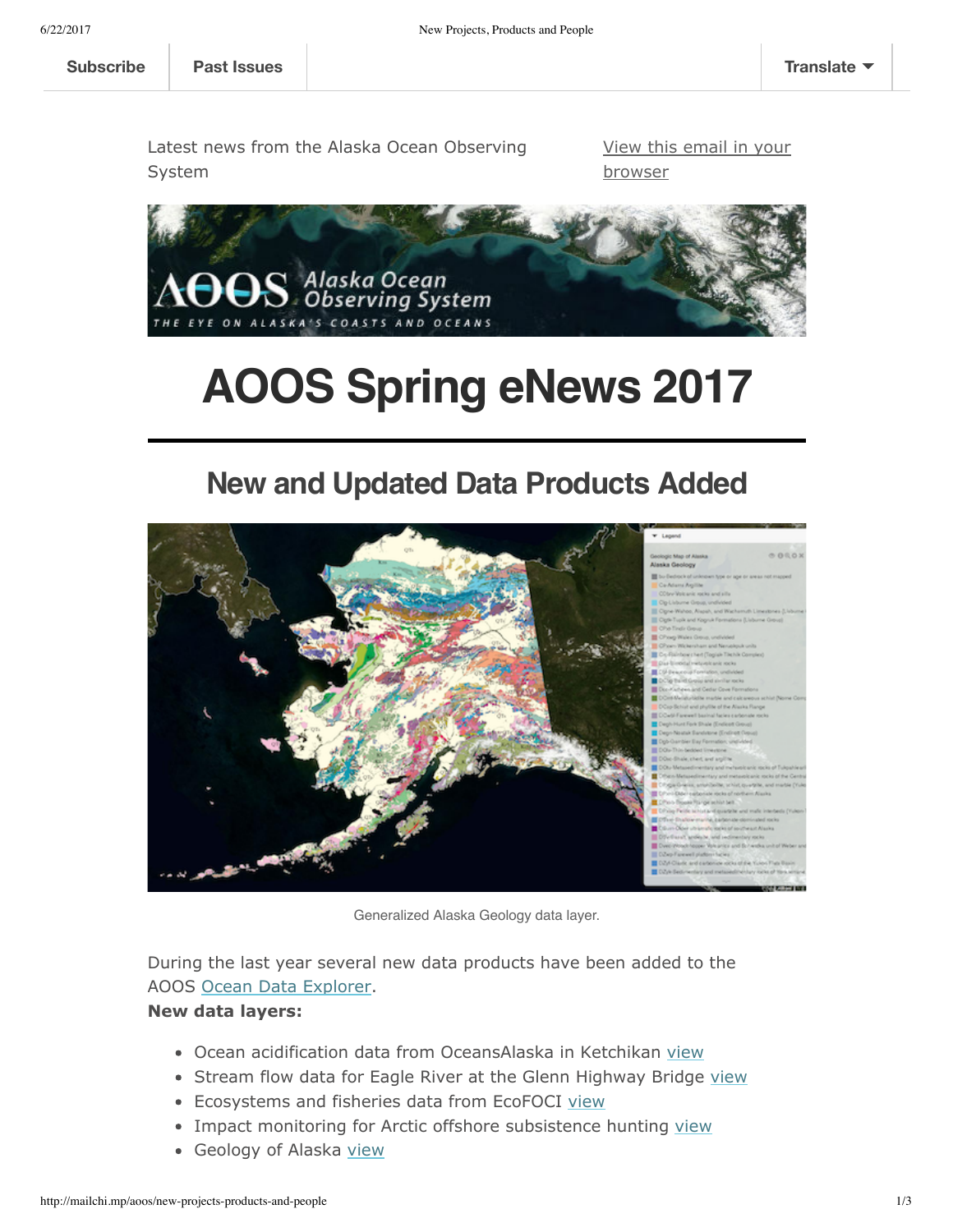#### **Past Issues [Subscribe](http://eepurl.com/LEKH5) Past Issues [Translate](javascript:;)**

- CORDC Alaska Coast HF Radar Derived Surface Currents [view](http://portal.aoos.org/#module-metadata/de91c282-01e2-11e2-ad19-00219bfe5678/9c31793f-cd35-4b29-9be4-1bada207616c)
- BASIS Fish Catch and Fish Catch Biodiversity Index [view](http://portal.aoos.org/#module-metadata/d4fe79aa-75b6-11e4-956f-00265529168c/56141368-63b2-11e4-95b2-00265529168c)
- Shell Sea Ice [view](http://portal.aoos.org/#module-metadata/f55d3aee-aa4e-11e3-bc55-00219bfe5678/a5b581f0-a9c1-11e3-94ee-00219bfe5678)
- ADF&G Anadromous Waters Catalog (2016) [view](http://portal.aoos.org/#module-metadata/a1f94266-a9d6-4620-b7e0-d0cf84bf4e8d/73d13ff5-6204-4ad0-9b8e-dfc7f569d14e)
- NCEP Climate Forecast System Reanalysis (CFS-R) Climate Model [view](http://portal.aoos.org/#module-metadata/f8cb79f6-7d59-11e3-a6ee-00219bfe5678/2deb2eca-f3f5-4eda-a132-112468711de7)

#### **AOOS Launches Two New Water Level Projects**

AOOS is working with two organizations this spring to test the use of land-based GPS techniques for measuring offshore water levels as part of an effort to increase water level observations in remote areas of [western and northern Alaska. Learn](http://www.aoos.org/new-aoos-projects-to-test-land-based-water-level-techniques/) more.



### **AOOS 2016 Annual Impact Report**



AOOS published it's first Annual Impact Report for 2016. The report highlights accomplishments for the year. Take a look [here.](http://www.aoos.org/wp-content/uploads/2017/03/2016_AOOS_Impact_Report_final_lowres.pdf)

### **AOOS Spring Board Meeting in Juneau**

The AOOS Board met in Juneau on March 20 beginning with a morning business session at the offices of Board Chair Ed Fogels, Deputy Commissioner of the Alaska Department of Natural Resources, followed by an informal lunch with Alaska Lt. Governor Byron Mallott. The afternoon session was held at the US Coast Guard conference room and included discussions with the District